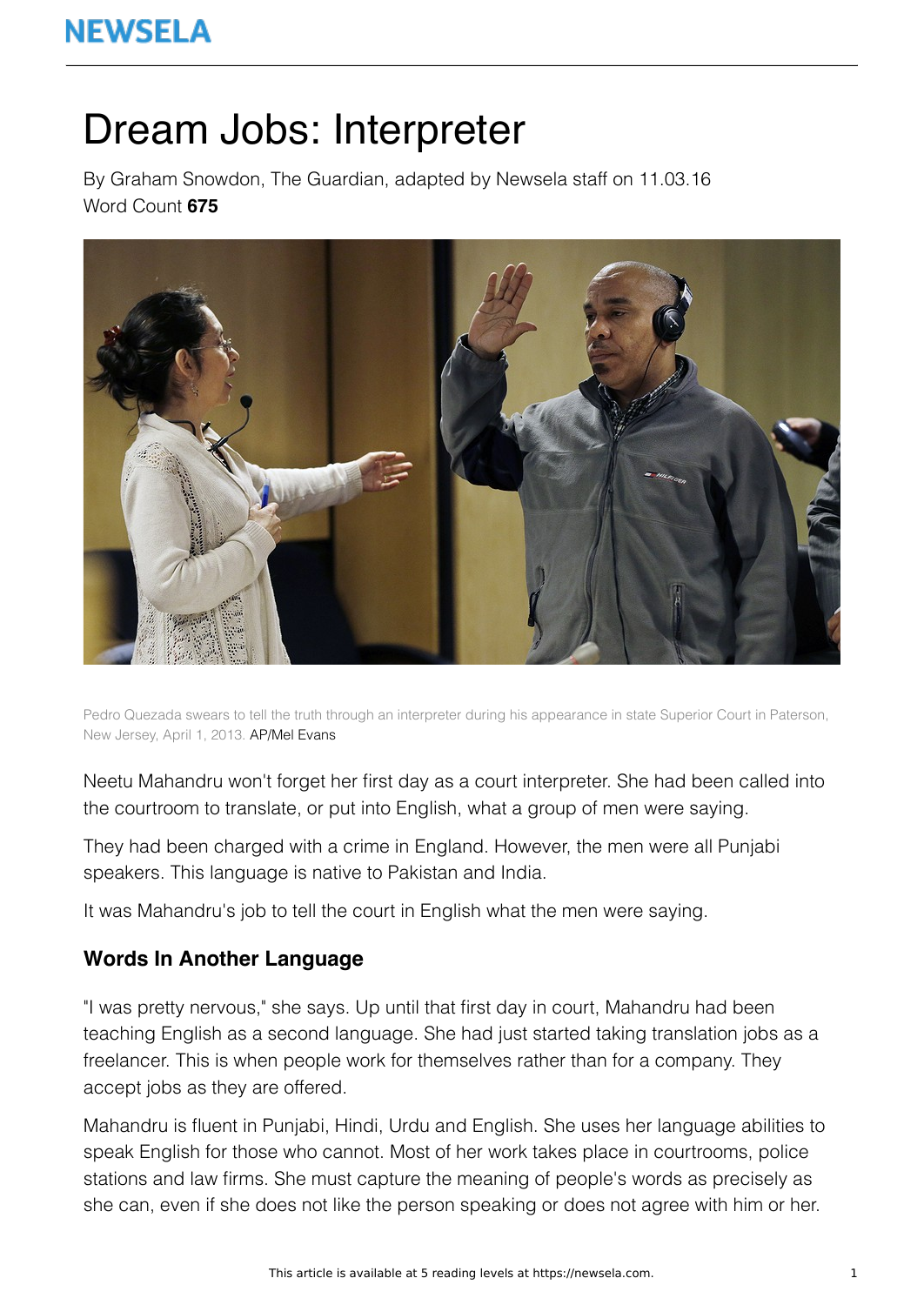"I have to be careful I don't add any words and only say what the person I'm translating for says," Mahandru explains. "In court, everything is recorded, and they can take the tape out and check it with something else."

Sometimes words can have two meanings and she must ask the person what they mean exactly so the English is written correctly.

## **Precision And Speed**

Mahandru must also be able to translate at the same speed that the person is speaking. It can be difficult to keep up sometimes.

She arrived in Britain as an innocent 19-year-old from the Punjab, in northern India. She was to settle into an arranged marriage, which did not last. She realized she would need to find a job. Mahandru's gift for linguistics had not yet been cultivated.

Her light-bulb moment came when she started talking to a man on a bus who was reading a German dictionary. "He told me he was moving to Germany," she remembers. "He said, 'You can't get the feel of a country until you learn the language.' I realized then that, although I knew several languages, I wasn't making any use of them."

Soon, Mahandru was working as an interpreter and teaching Punjabi. She quickly made a name for herself and more translation work followed.

She never has to look far to realize how different life in England might have been. She has been very fortunate.

"When I go to a police station and see Indian women, they're sitting there with their babies, they don't know the language," Mahandru says. "I think, 'What's their life? What are they gonna do?'"

## **Job Stats**

**Pay:** "I'm a single parent and I'm comfortable, so it's good." An experienced interpreter might earn around £35,000 (\$43,000) per year.

**Hours:** As a freelancer, "I did 40 last week and I've got 15 so far this week. So whenever work comes in, really, I have to take it and deliver it when required."

**Work-life balance:** "I enjoy being a mom, but working for yourself has its challenges. Bless my little girl, she'll never moan if I'm working all hours. She'll say something like, 'Come on, let's go out.'"

**Highs:** "Variety. Going from place to place, meeting different people."

**Lows:** It can be difficult translating court cases because the details are sometimes sad.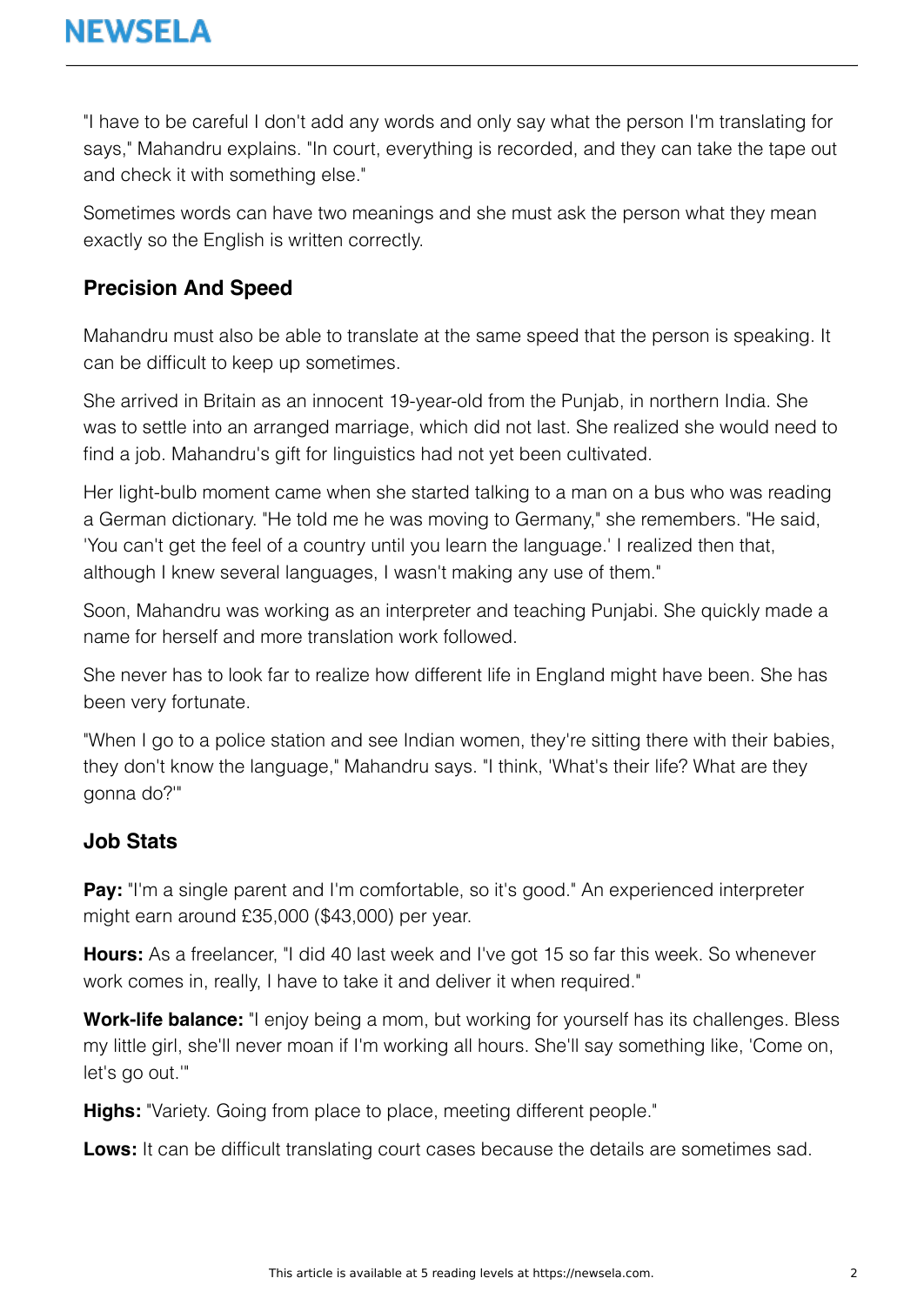

#### **Overtime**

Mahandru does not watch much TV. "I'm more of a listening person, I listen to BBC Asian Network. I've learned a lot of my English listening to the radio."

She spends her holidays in India. "We usually go twice a year. I want my daughter to know her culture, her grandparents. I haven't traveled around much, I'd like to see the south." Mahandru says she feels more at home in England, but, "It's a clash! My morals are more Indian, my mind is more English. This country has given me my own recognition, it's where I want to live."